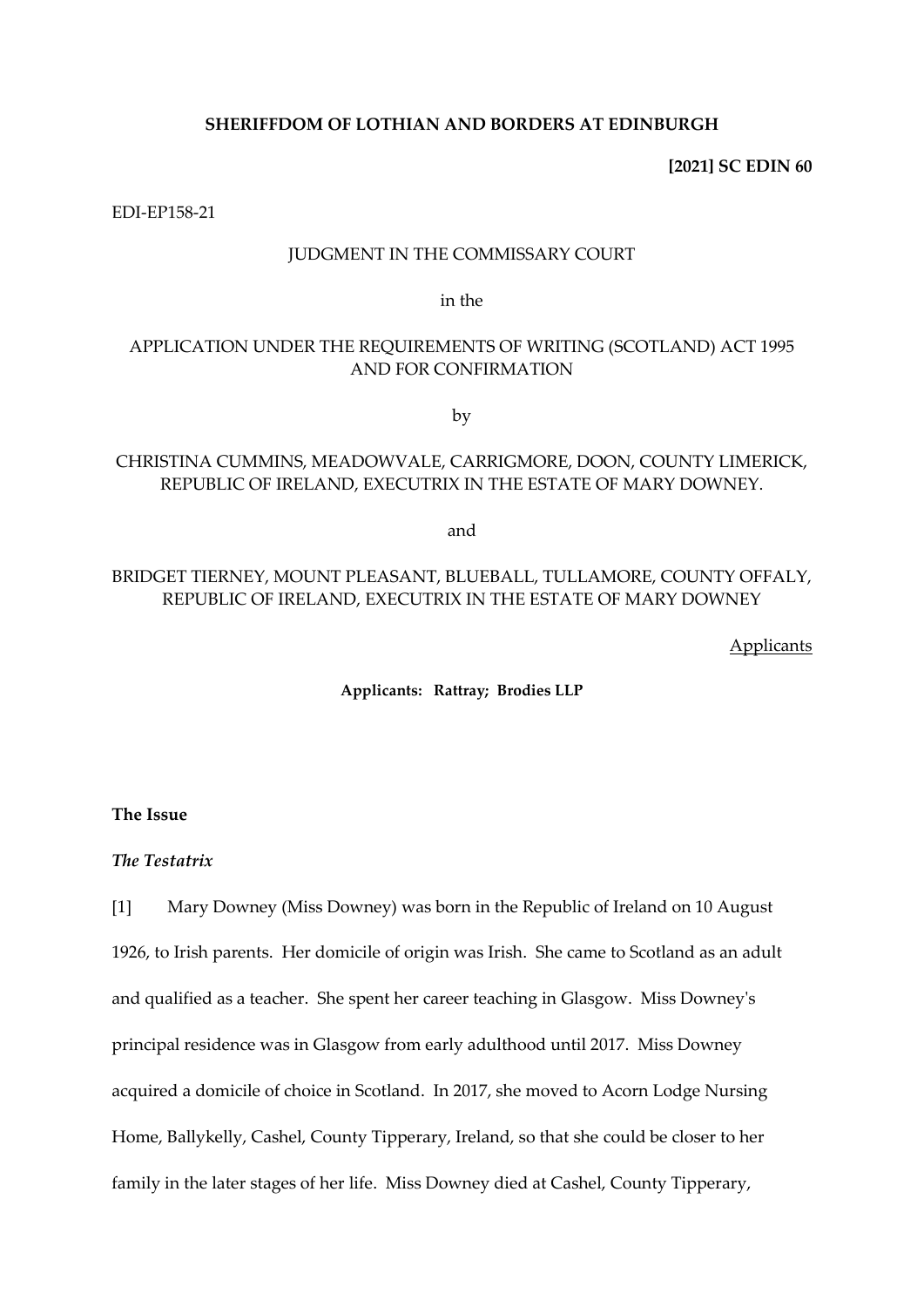Republic of Ireland on 14 September 2019. She was 93 years old. Miss Downey was domiciled in the Republic of Ireland at the time of her death.

#### *The Will and the Informal Writing*

[2] On 12 December 2012, in Glasgow, witnessed by her solicitor, Mr Alasdair Fleming, Miss Downey executed a will, in accordance with the statutory solemnities of the Requirements of Writing (Scotland) Act 1995 [the Act]. Accordingly, the will is a valid and probative document under Scots law. Shortly after she died, a copy of this will was found by her niece, Tina Cummins (an applicant and executrix nominate), among Miss Downey's personal papers in the original A4 size envelope it was sent in, by her solicitor. The envelope is franked "Glasgow 13.12.12". On the back of the envelope, Miss Downey appears to have written some words under a heading which reads "JANUARY 2015" and subscribed. The applicants, who are two of her nieces, now petition the court, for confirmation in their office *quae* executrixes nominate and for certification under Section 4(1)(a) of the Act that the Informal Writing on the back of the envelope was executed by Miss Downey with testamentary intent and is, consequently, to be considered as an adjunct or codicil to her will (s1(2)(c) of the Act). Through a process of argument, inference and construction I was invited to conclude that, as from January 2015, Miss Downey's settled testamentary intention, as evidenced by the discovery, significance and meaning of the informal wording on the back of the envelope containing her solemnly executed will, was to alter two of the bequests contained in the original will. One of those alterations disinherits Mr Patrick Downey Jr the other disinherits his father [Miss Downey's brother] Mr Patrick Downey Sen (now deceased).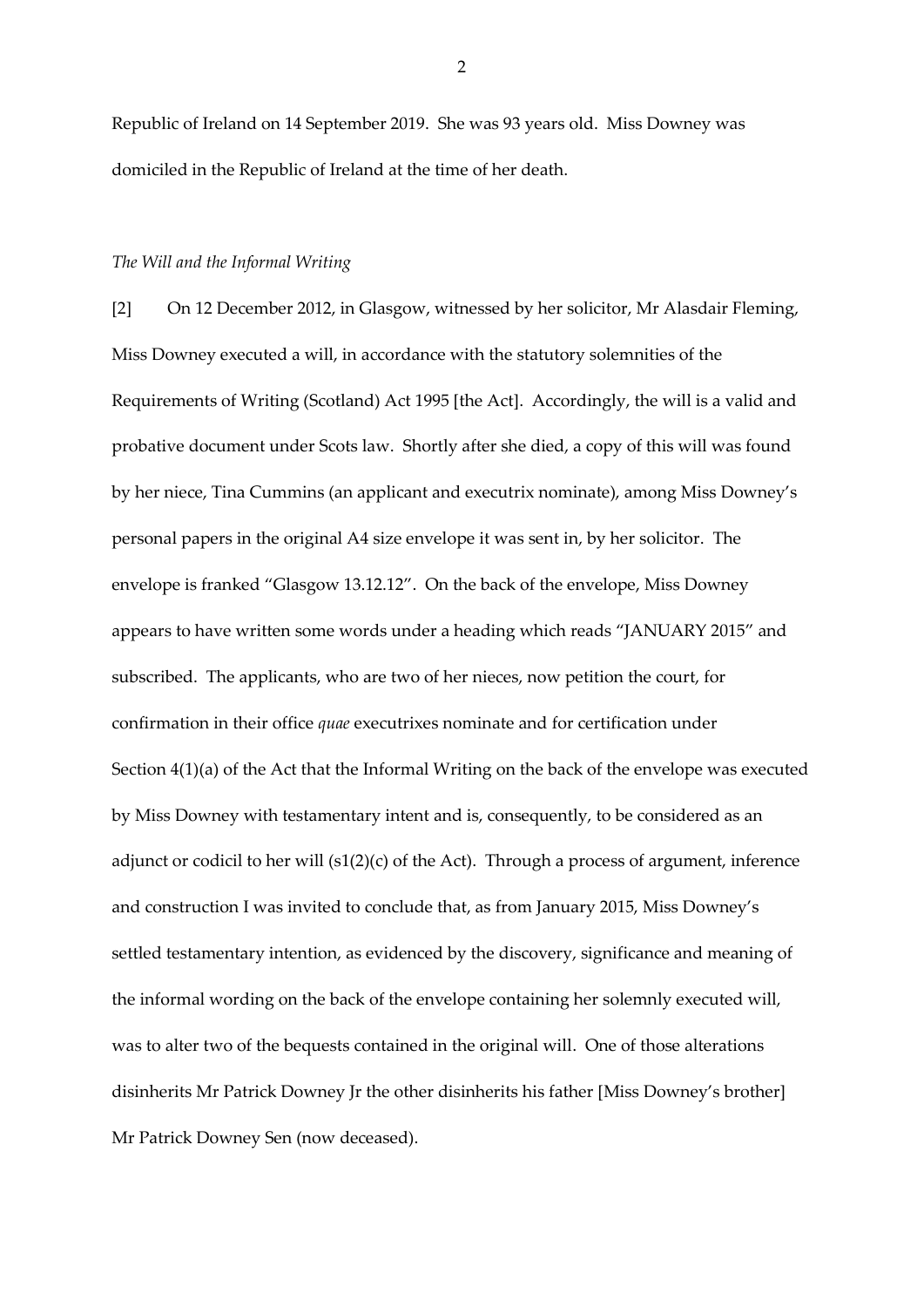#### **The interested parties**

[3] The application was brought by the executrixes nominated in the will. I was not prepared to hear the application *ex parte* only and ordered intimation on all the beneficiaries under the will, who live in Ireland, for their interest. A covid-19 compliant Webex hearing was convened, when I heard argument from the applicants' agent. Prior to that hearing Mr Patrick Downey Jr, a beneficiary under the will who stands to be disinherited should the application be granted, intimated to the court that he did not have the funds to instruct lawyers to oppose the application but wanted to attend the virtual hearing. None of the other beneficiaries intimated they opposed the application. Agents for the applicants lodged in process a series of e-mails between Mr Downey Jr and themselves, which set out the basis of his opposition to this application. At the Webex hearing, Mr Downey Jr joined via the internet. He informed me he was at home in the company of other members of the wider Downey family. He told me he is 59 years old and works as an Assistant Principal at a secondary school. I informed him he was free to listen to the argument but told him was not a party to the proceedings. I am aware of his opposition to the grant of this application. He explained that he was the nephew of Miss Downey whom he described as Maureen Downey, which he said, is how she is referred to within the family. From the way he described Miss Downey as "pernickety" and "someone who left nothing to chance", I formed the impression she was a person who was fastidious, punctilious and professional in every aspect of her life. I found his intervention interesting by way of general family background but I did not rely on anything he said, to any extent, in reaching my decision. I decided the application on the basis of the law, settled canons of construction and logic.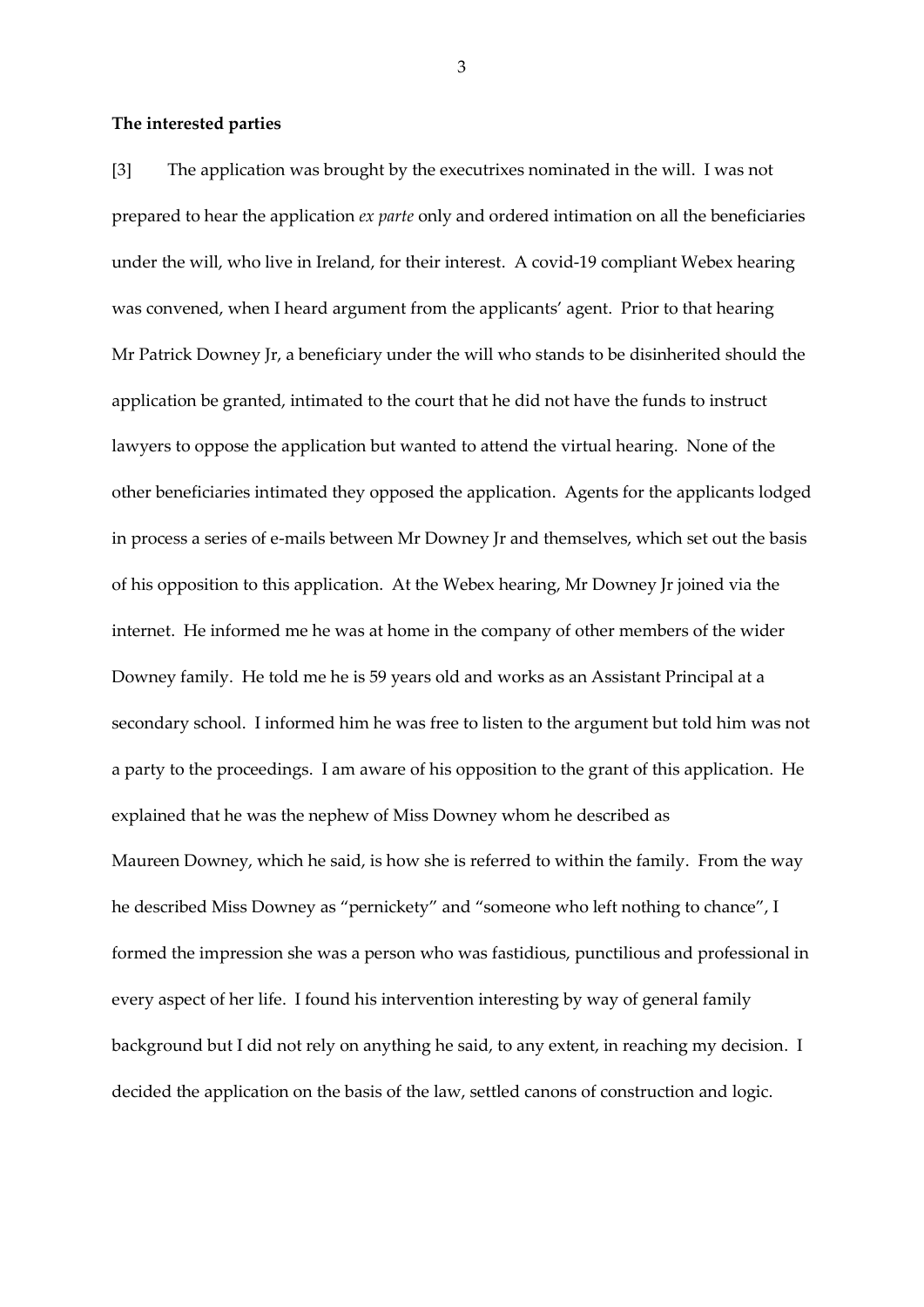# **The Informal Writing**

[4] In the written submission I received there is a description of the Informal Writings on

the A4 envelope, which is accurate save for one matter. The description is as follows:

"……….the Informal Writing is handwritten on the front of an A4 envelope, which contained a photocopy of the 2012 Will at the time of its discovery. Miss Downey has written the date of the 2012 Will – that is to say, '12/12/12' – and this is circled, following which the reader's attention is drawn to a note underneath the envelope's window, which says: "\*\*\* (i.e. three asterisks) Back of this envelope".

6.2 On the reverse side of the envelope, the reader's attention is again attracted by "\*\*\*" (i.e. to three asterisks), following which two numbers '6.16 + 6.18' are circled. There is then a date – 'January 2015' – positioned to the right of this, and underneath this is the underlined word 'Alterations'.

6.3 To the right-hand side of this, the words 'brother Pat's 4' are circled and, after this, the words 'to STEPHEN (nephew)' are found. Just underneath this, the words 'nephew Patrick's 4' are circled and, after this, the words 'to PAUL (nephew)' are found.

6.4 Following this and underneath these words, is Miss Downey's signature, with the word 'Signed' to the left-hand side and 'January 2015' repeated and situated to the right-hand side of the signature."

This description omits to mention that on the front of the envelope to the left of the date

" $12/12/12$ " framed in a small square box appears the letter "W".

[5] The applicants acknowledge in their submission that it is "not clear" *ex facie* of the

Informal Writing that it conveys testamentary intent on the part of Miss Downey and under

reference to *Wilson* v *Hovell* (1924 S.C. 1) and *Maclaren's Trustees* v *Mitchell and Brattan* (1959

S.C. 183) state that extrinsic evidence may be led to determine a person's true intention

where there is doubt whether a person intended a document to have testamentary effect.

Such extrinsic evidence, it was argued, can be led whether such doubt arises *ex facie* of the

document itself or whether the ambiguity is extrinsic to the document. I do not doubt that

extrinsic evidence is admissible and relevant in such cases.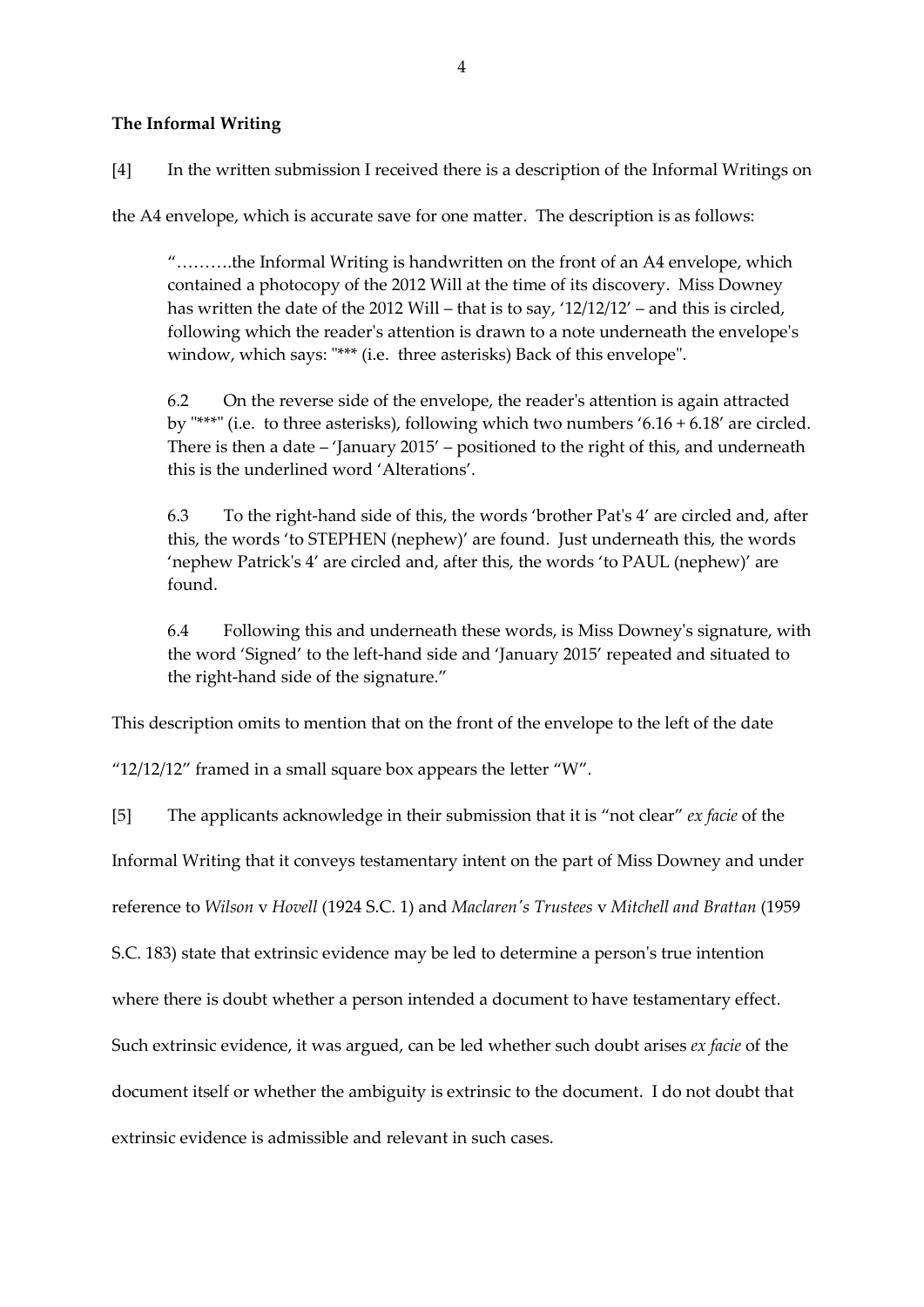#### **Conflict of laws**

[6] Nothing turns on this point. Miss Downey returned to Ireland in 2017. Her Irish domicile revived. She was domiciled in Ireland at the time of her death. The applicants sought the opinion of Irish counsel who confirmed that, Miss Downey's testamentary documents are valid under Irish law on the basis that the documents are valid testamentary documents in terms of Scots law, being the law of Miss Downey's domicile at the time she signed the documents.

#### **The formal validity of the Informal Writing under Scots law**

[7] Nothing turns on this point. For the Informal Writing to be a valid testamentary document in terms of Scots law, it must be "formally" valid. In submissions, the applicants stated that the 2012 will does not contain an Informal Writings clause, which is true. However, since the Informal Writing was signed in January 2015, its formal validity must be looked at under the 1995 Act, on its own merits. It was submitted that the lack of an Informal Writings clause is no longer of relevance to the formal validity of an Informal Writing (Alan Barr, *Drafting Wills in Scotland*, 2nd Ed, Bloomsbury Professional, paras 2.62, 2.63 and 3.31). I agree. This Informal Writing was written by the testatrix and subscribed by her, accordingly, it meets the requirements of the Act as a testamentary writing, if it represents the testamentary intent of the writer.

#### **The essential validity of the Informal Writing under Scots law**

[8] The applicants submitted that there are two requirements which must be met for an Informal Writing to be essentially valid. These are: (i) the testatrix must have had the necessary mental capacity to understand the changes that were being made by way of the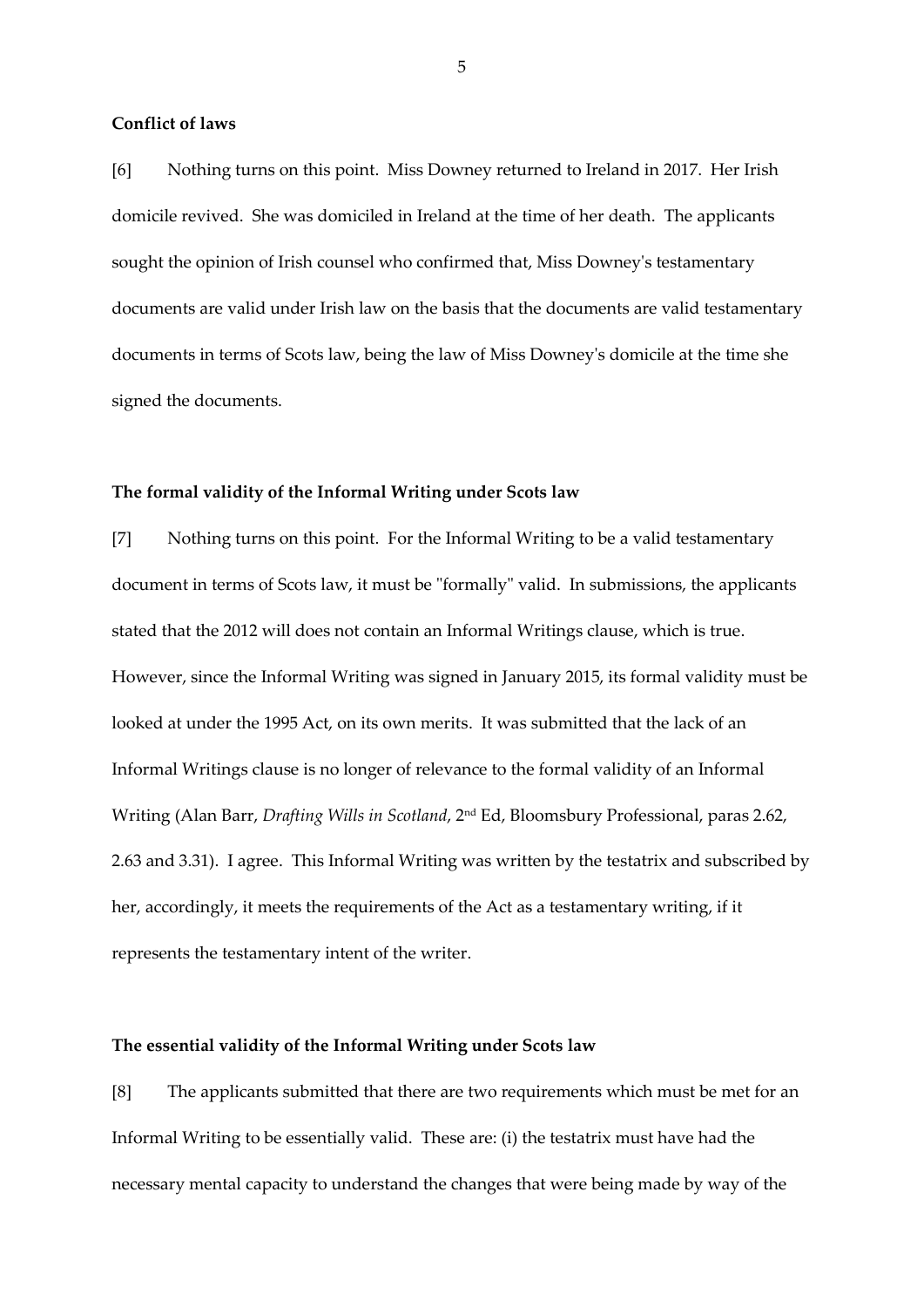Informal Writing and (ii) the testatrix must have intended the Informal Writing to have testamentary effect after death. I agree.

#### **Miss Downey's mental capacity**

[9] With regard to the first requirement, the applicants stated that Miss Downey had the necessary mental capacity when she signed the Informal Writing in 2015. Miss Downey did not suffer from any medical conditions which would have adversely affected her mental capacity. Miss Downey had full mental capacity until very shortly before her death. This was confirmed by Mr Patrick Downey Jnr who acknowledged, before me, that Miss Downey enjoyed astute mental acquity throughout her life. Accordingly, by all accounts, she was *compos mentis* in 2015 and beyond.

# **The essential validity of the Informal Writing under Scots law and Miss Downey's testamentary intent.**

[10] By way of introduction, the applicants referred me to *Gray's Executors* v *Muir (Manson's Executor)* [2017] CSOH 25 and *Marley* v *Rawlings* [2015] AC 129 where the approach to the interpretation of wills was explained thus:

"[w]hether the document in question is a commercial contract or a will, the aim is to identify the intention of the party or parties to the document by interpreting the words used in their documentary, factual and commercial context…….[w]hen interpreting a contract, the court is concerned to find the intention of the party or parties, and it does this by identifying the meaning of the relevant words, (a) in the light of (i) the natural and ordinary meaning of those words, (ii) the overall purpose of the document, (iii) any other provisions of the document, (iv) the facts known or assumed by the parties at the time that the document was executed, and (v) common sense, but (b) ignoring subjective evidence of any party's intentions".

[11] Thereafter the applicants point to four "relevant circumstances" which when

considered together in the context of the wording used in the Informal Writing demonstrate,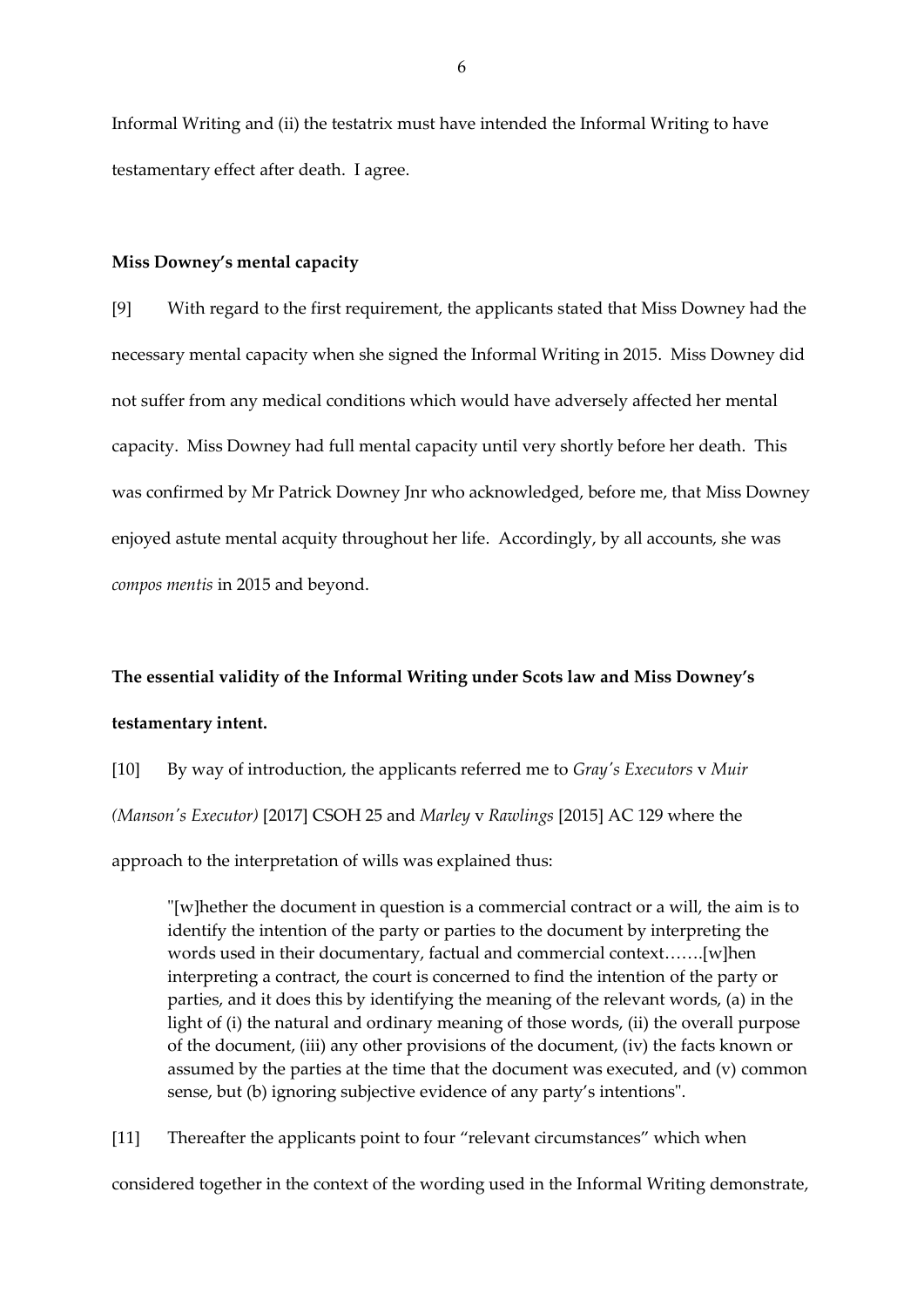it is argued, that the testamentary intention of Miss Downey was to alter her 2012 will. The relevant circumstances are:

- 1. The storage of the Informal Writing.
- 2. The form of the Informal Writing.
- 3. The signature of the Informal Writing.

4. Correspondence and telephone communications with her solicitor in December 2014.

#### **Discussion and Analysis**

## *The storage and form of the Informal Writing*

[12] I will deal with storage and form together as they are closely linked. The applicants argued that an important factor, in the context in which the Informal Writing should be construed related to the undisputed fact, before me, based on the affidavit of her niece and executrix nominate Mrs Cummins that in Miss Downey's room at Acorn Lodge Nursing Home, the deceased stored her personal papers within a locked suitcase with a belt fastened around it. Shortly prior to Miss Downey's death on 14 September 2019, Mrs Cummins (with the approval of the staff at Acorn Lodge Nursing Home) removed the suitcase to secure Miss Downey's personal papers. On or around 17 October 2019, Mrs Cummins reviewed the contents of the suitcase and discovered the Informal Writing which was stored in a black coloured plastic pocket. The Informal Writing was written on an envelope which contained a photocopy of the 2012 Will at the time of its discovery. It was argued that

"–….the Informal Writing was securely stored by Miss Downey with her personal papers, having been signed by Miss Downey in January 2015 in Glasgow before she moved to Cashel in 2017. Miss Downey also went to the trouble of ensuring the Informal Writing was among the personal papers she took with her when she moved from Glasgow to Cashel." [emphasis added].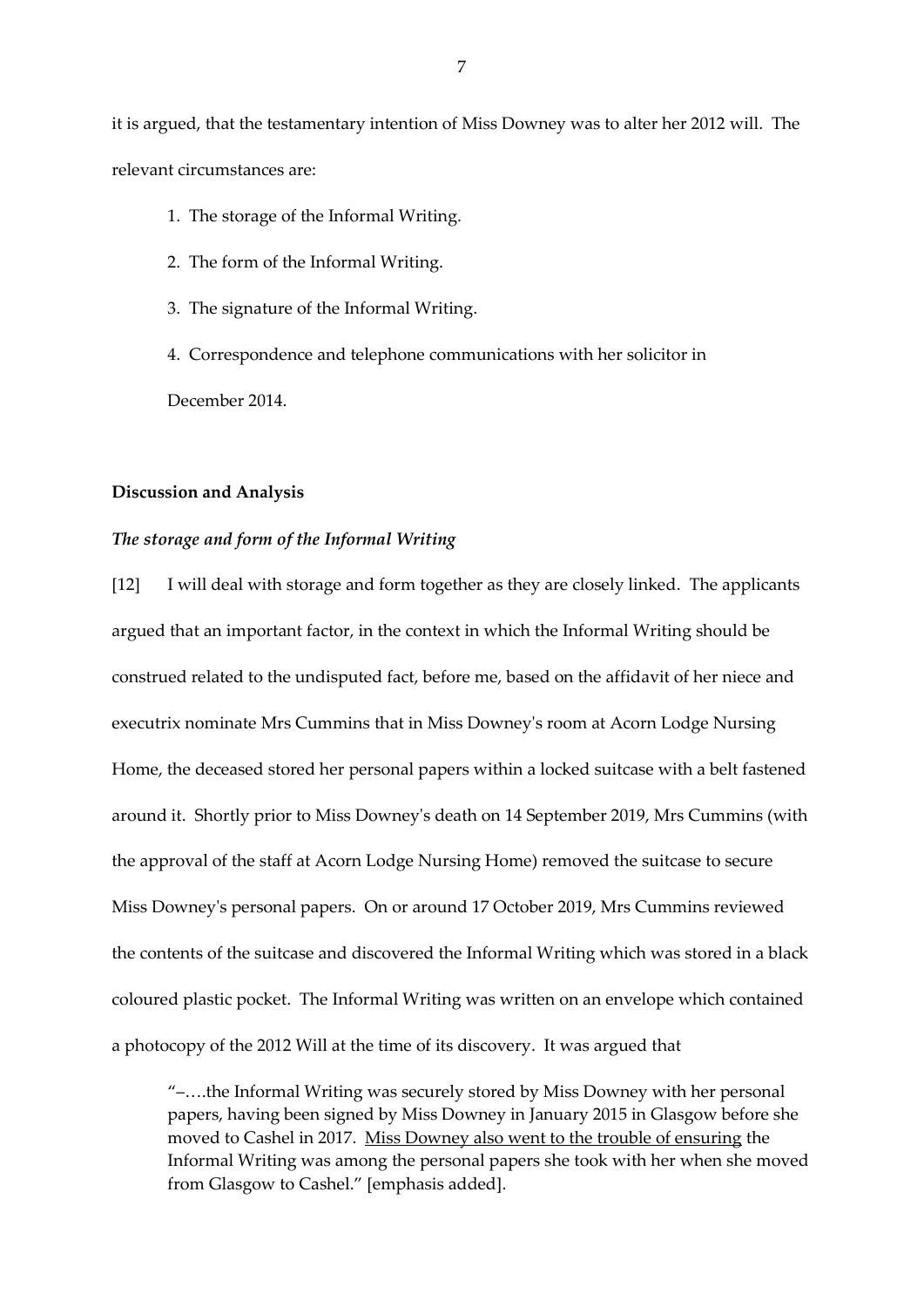The applicants argue that

"…the crucial extrinsic evidence relating to the Informal Writing is that it is written on an envelope that, when discovered among Miss Downey's papers, contained a copy of the 2012 Will".

Further, so the argument goes

"…. it is submitted that the case law referred to above allows the Informal Writing to be read together with the 2012 Will, at which point it is submitted its purpose is clear. Miss Downey wished to remove her nephew, Patrick Downey Jnr, as a beneficiary and pass the benefit to her other nephew, Paul Downey. Further, she wished the shares of her estate originally due to her predeceasing brother to pass to another nephew, Stephen Downey."

[13] The crux of this form of reasoning is to be found at para 8.4 of the applicants written

submissions where this argument is submitted:

"The facts known or assumed by the parties are that Miss Downey wrote out and signed the Informal Writing on an A4 envelope containing the photocopy of the 2012 Will, as this was the way in which it was discovered. Given that the Informal Writing was discovered written on and executed on the A4 envelope containing the photocopy of the 2012 Will, it is also submitted that it is a reasonable and commonsense approach to use the available extrinsic evidence not only to confirm that this is the state in which the document was discovered but also in interpreting the meaning of the Informal Writing. If the Informal Writing is not considered in this way, then it is submitted that there would be an omission to consider the relevant context and that the Informal Writing would be considered in a vacuum."

[14] To my mind this reasoning is fallacious. Everything that can be said of the Informal

Writing applies *mutatis mutandis* to her copy of the 2012 will, which was inside the A4

envelope. There is no evidence Miss Downey went "to the trouble of ensuring" that the

Informal Writing was taken to Cashel from Glasgow unless one assumes that she did.

Clearly, she kept her 2012 will in the locked suitcase. If one assumes Miss Downey intended

to disinherit her late brother and his son then the meaning of the informal writing is

obvious. That logical fallacy (*petitio principii*) is, in my opinion an easy mistake to make in a

case like this. However, it puts the "Informal Writing" cart before the "testamentary intent"

horses.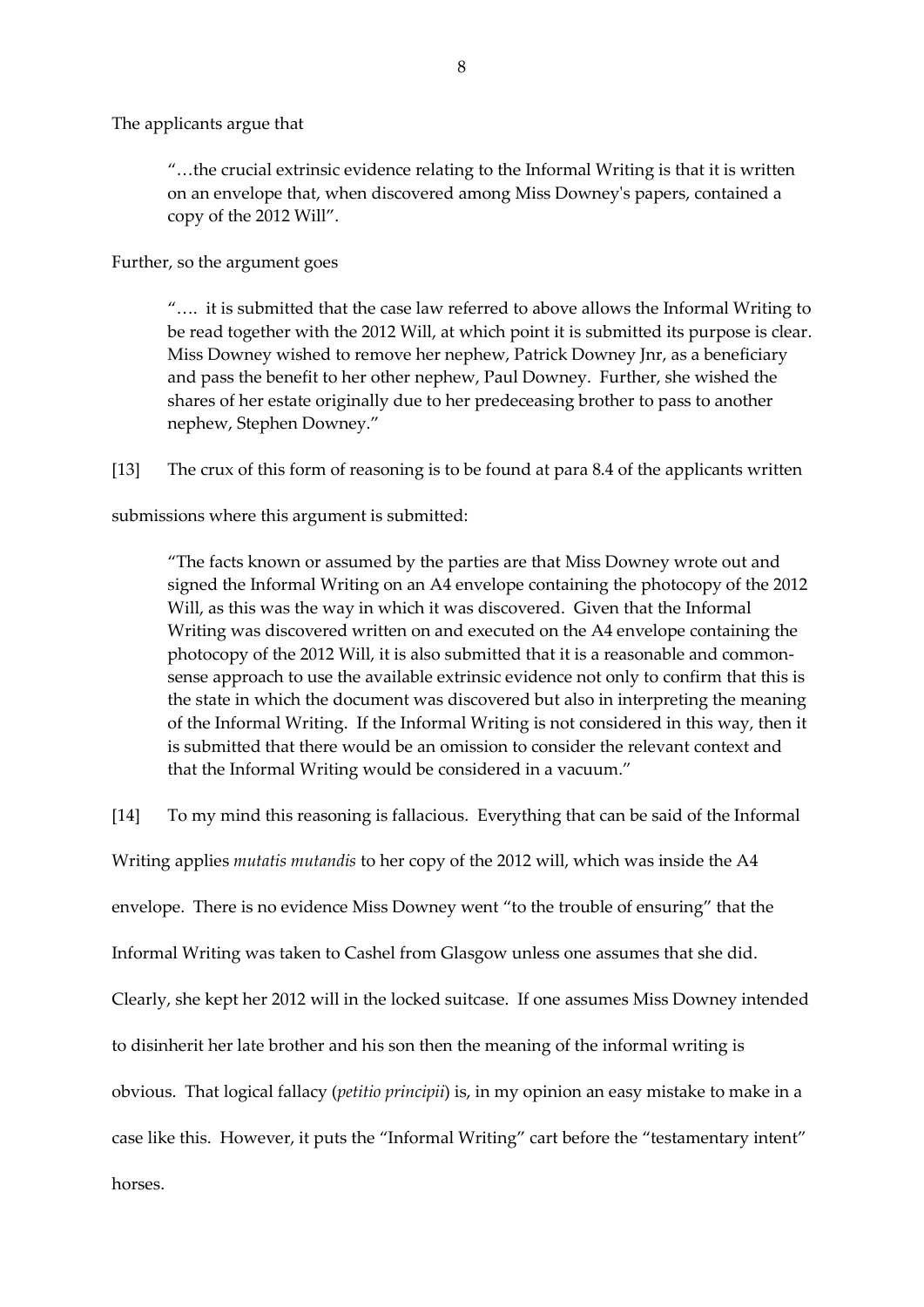[15] If one doesn't assume a testamentary intent, does the Informal Writing demonstrate such an intent? The applicants concede in their submission that the Informal Writing, "…..read by itself, its meaning and purpose is unclear" (para 8.2). I agree with that conclusion about the Informal Writing when examined in isolation. On its own, it could equally amount to an unfulfilled reflection or a consideration to alter the will as distinct from a settled testamentary intention so to do. It is not unknown for people to think about altering their wills and then do nothing to carry the thought into effect. The fact that the Informal Writing was on an envelope, which contained the 2012 will, in a locked suitcase, secured by a belt, transported from Glasgow to Cashel has a superficial attraction, if one assumes testamentary intent but without that assumption these factors all apply equally to the 2012 will, which one would expect the deceased to take with her to Ireland, probably in its original white A4 envelope, where she kept it, with the letter "W" written enclosed in a box [possibly for ease of reference] on the outside, near the date it was signed "12/12/12". So, I attach no weight to the provenance, storage and discovery of the Informal Writing and the extraneous factors relied on by the applicants do not assist me in the exegesis of the meaning and legal significance of the words on the envelope. Equally, for the same reason I do not consider the form of the Informal Writing, written on the envelope containing the 2012 will on its own, or, together with the other factors referred to in the application, demonstrated, on balance, a testamentary intent to alter the 2012 will on the part of the testatrix.

#### *The signature of the Informal Writing*

[16] The applicants submitted that Miss Downey would not have signed her full given name had she not intended the Informal Writing to be a document having testamentary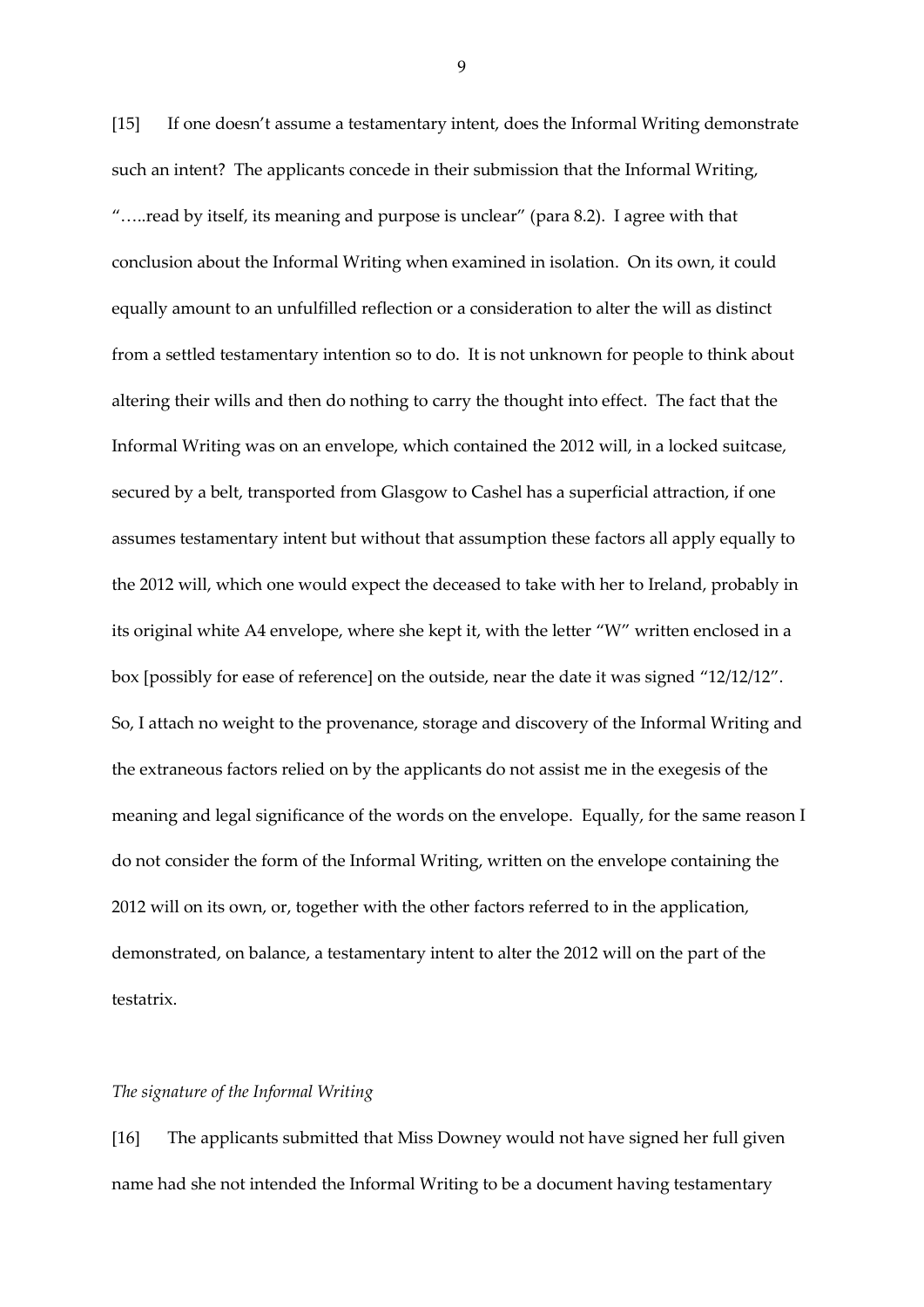effect after her death. The addition of the word "Signed" by Miss Downey's signature lends weight to the argument that Miss Downey intended the document to alter the distribution of her estate. Had Miss Downey not intended the document to have testamentary effect, she might have signed off using the less formal "Maureen", as she was widely known in the family. The applicants referred to *Russell's Executor* v *Duke and Others* (1946 SLT 242) Lord Keith stated that prefacing a signature with the word "signed", where used by a testator, "is evidence of an intention to indicate that this was not merely his name on the back of the envelope as a docquet or heading for some purpose, but was intended to be a subscription of the writing that appears on the other side". This adminicle of evidence struck me as having some force. However, I was troubled by the fact that Miss Downey erroneously referred to the clause in her will governing the bequest to her brother as "6.16" in the Informal Writing and not "6.1.6" as in the will. Also, the bequest to Mr Patrick Downey Jr is described as "6.18" on the Informal Writing and not "6.1.7" as in the will. These errors went uncorrected for nearly 5 years before her death. Albeit small details I considered them troubling in the context of a suggested intention to alter a testamentary writing which enjoyed the status of a probative writ, executed according to the statutory solemnities. Why these errors had gone undisturbed for so long, if there was a settled testamentary intention to alter the will, remains a mystery. On the other hand, the 2012 Will is clear and unambiguous. It speaks for itself. I tried not to attach undue significance to this aspect of the case but try, as I did, I found it a troubling inconsistency, more so but not solely because the deceased was described, by Mr Patrick Downey Jr, as "pernickety" and someone "who left nothing to chance".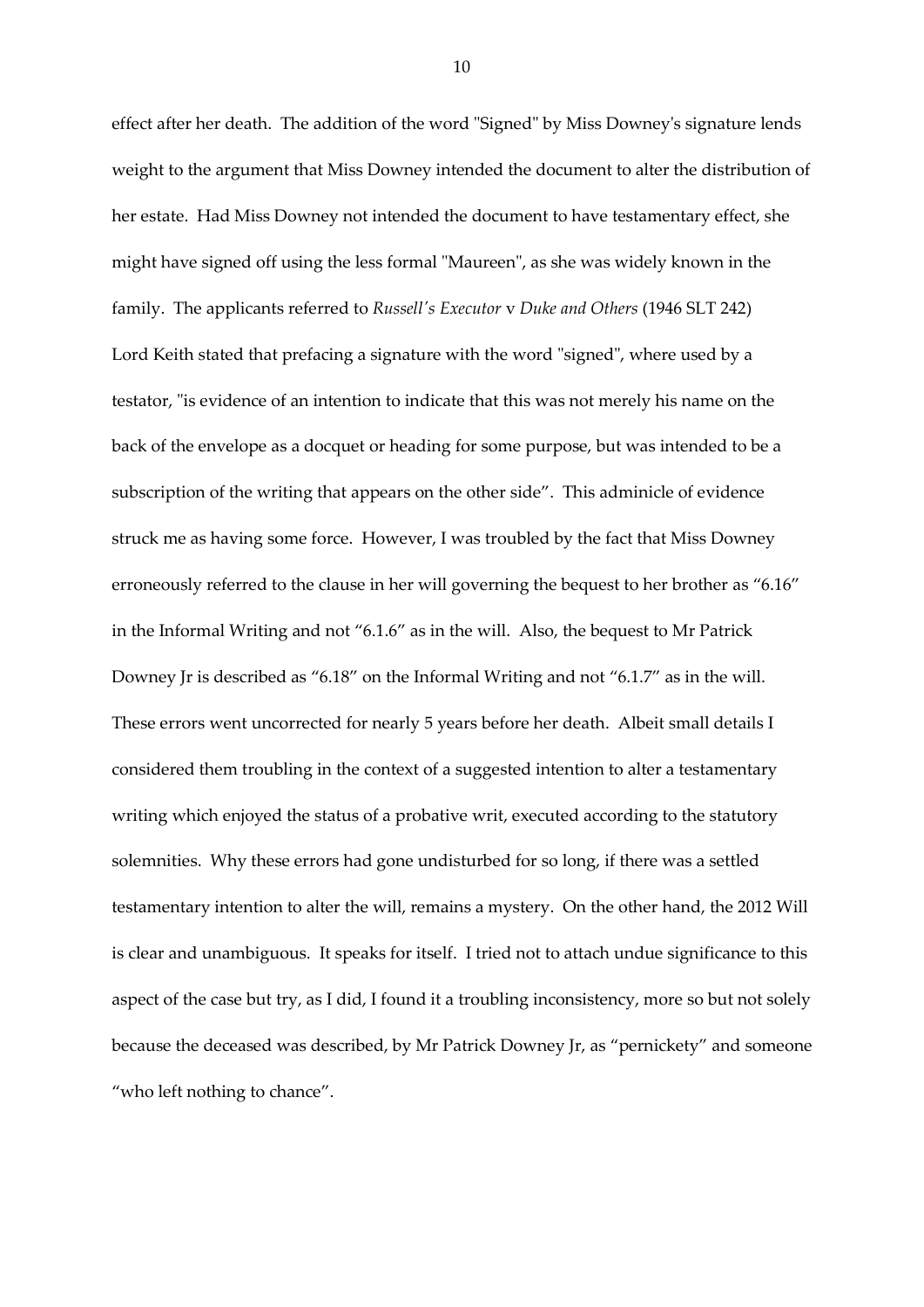#### *Correspondence and telephone communications with her solicitor in December 2014*

[17] I was informed that Miss Downey sent a letter, dated 10 December 2014, to Alasdair R Fleming, the solicitor who prepared the 2012 Will. The letter was received on 15 December 2014. Mr Fleming spoke to Miss Downey on the telephone about the letter on 17 December 2014. Copies of Miss Downey's letter and the note of her telephone call with Mr Fleming are lodged in process. Miss Downey's letter sets out her thoughts on the tasks which each of her executrixes would be responsible for, in the administration of her affairs, after her death. The last paragraph of Miss Downey's letter states "Please do not alter my will". It was submitted the letter addressed a narrow aspect of Miss Downey's will – that is to say, her view about the role of her executrixes. It was submitted that these words did not indicate that Miss Downey, in a general sense, did not wish to alter her will. It was submitted that it was relevant to consider this correspondence and the words used by Miss Downey, as they occurred shortly before the date the Informal Writing was signed by her. It was submitted that if Miss Downey had not intended the Informal Writing to alter the 2012 Will then she would most likely have made the same annotation on the Informal Writing.

[18] The letter from Miss Downey seems to me to be written in a very strong hand. She had good handwriting. The letter was clear, rational and well-articulated. This is all in keeping with my impression of the woman she was, even, at her then advanced age. She instructed her solicitors not to alter her will, which I read as, for the purposes of the division of labour between the nieces, after her death. On a plain reading it seemed to me that she did not think there was any point in a formal codicil for a limited purpose. She instructed the solicitors just to keep the letter with the file. Beyond that, I don't think it is prudent or advisable to stray. I do not think one can extrapolate from the letter to the Informal Writing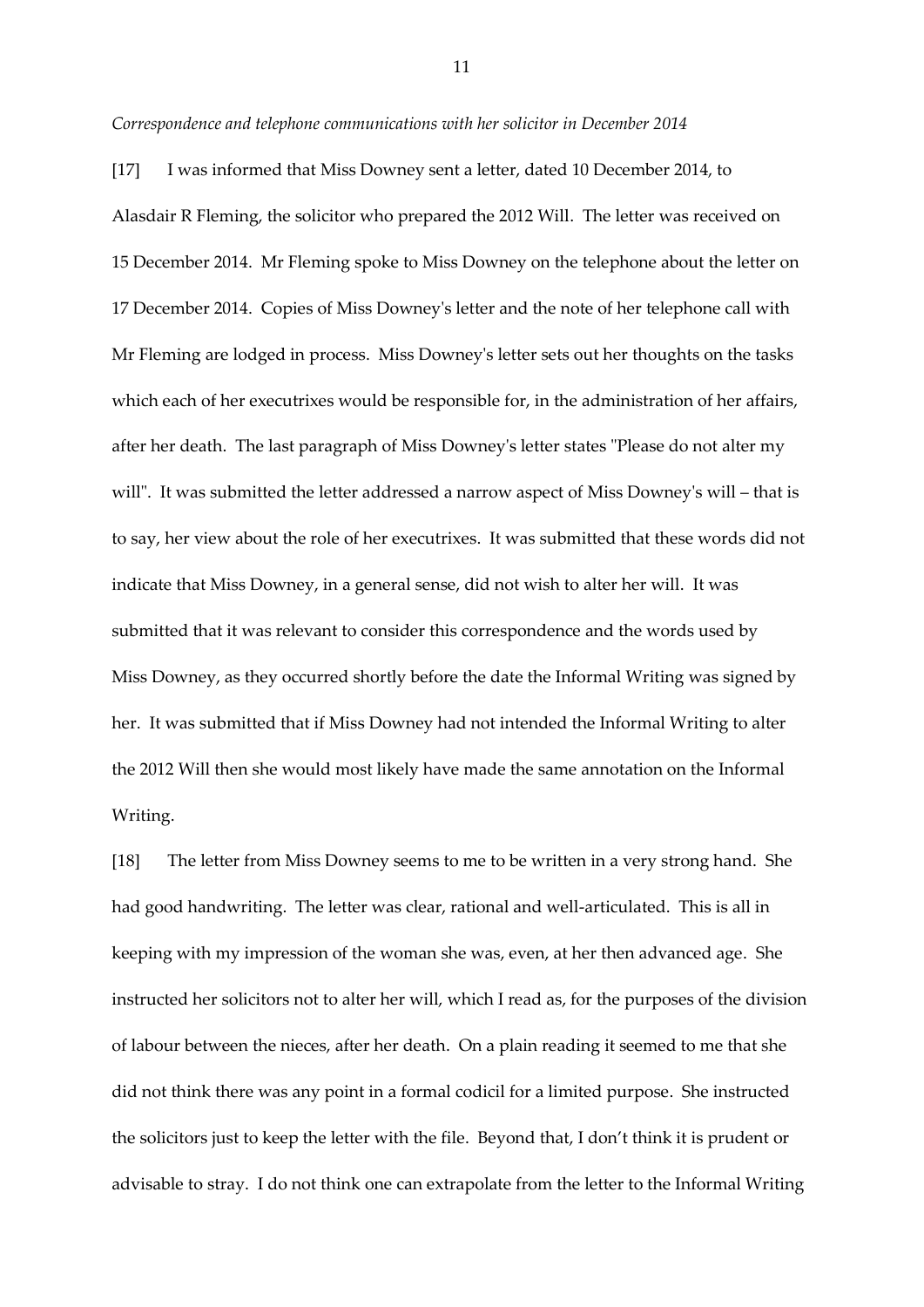in the way suggested, that Miss Downey would most likely have made the same annotation on the Informal Writing if she had not intended that to alter the 2012 will. That seems to me to assume the Informal Writing was intended to alter the will and further is no more than speculation as to what the testatrix may or may not have done or wished.

[19] To begin with I was troubled by the fact that, if alteration of the will was intended in January 2015, then why was a letter not despatched to agents to convey that intention? On refection, I concluded that even analysing the known facts, in this way, simply results in speculation. Accordingly, when weighed in the balance and analysed, I did not consider it legitimate or helpful to extrapolate from the letter of 10 December 2014 to any conclusion about the testamentary intent of the deceased in January 2015.

## **Conclusion**

[20] To begin with, I am of the view that the 2012 will is a probative deed subscribed in accordance with the Scottish statutory solemnities. Accordingly, it enjoys a legal status, which deserves respect and while its terms are not insurmountable, it cannot be brushed aside or altered, easily. There is a persuasive burden of proof on a party seeking to prove alteration to such a testamentary deed. The intention of the writer of the Informal Writing is not clear from the words used. There is, to use contractual language, no operative clause, which clearly and succinctly informs the reader what the writer's intention is and what is to be done (unless one assumes testamentary intent when it is obvious what the Informal Writing means). Put another way, testamentary language is not used. The closest the Informal Writing comes to the use of testamentary language is the use of the word "alterations". In my opinion, the Informal Writing could be in contemplation of "alterations" as much as in implementation of them arising from a settled testamentary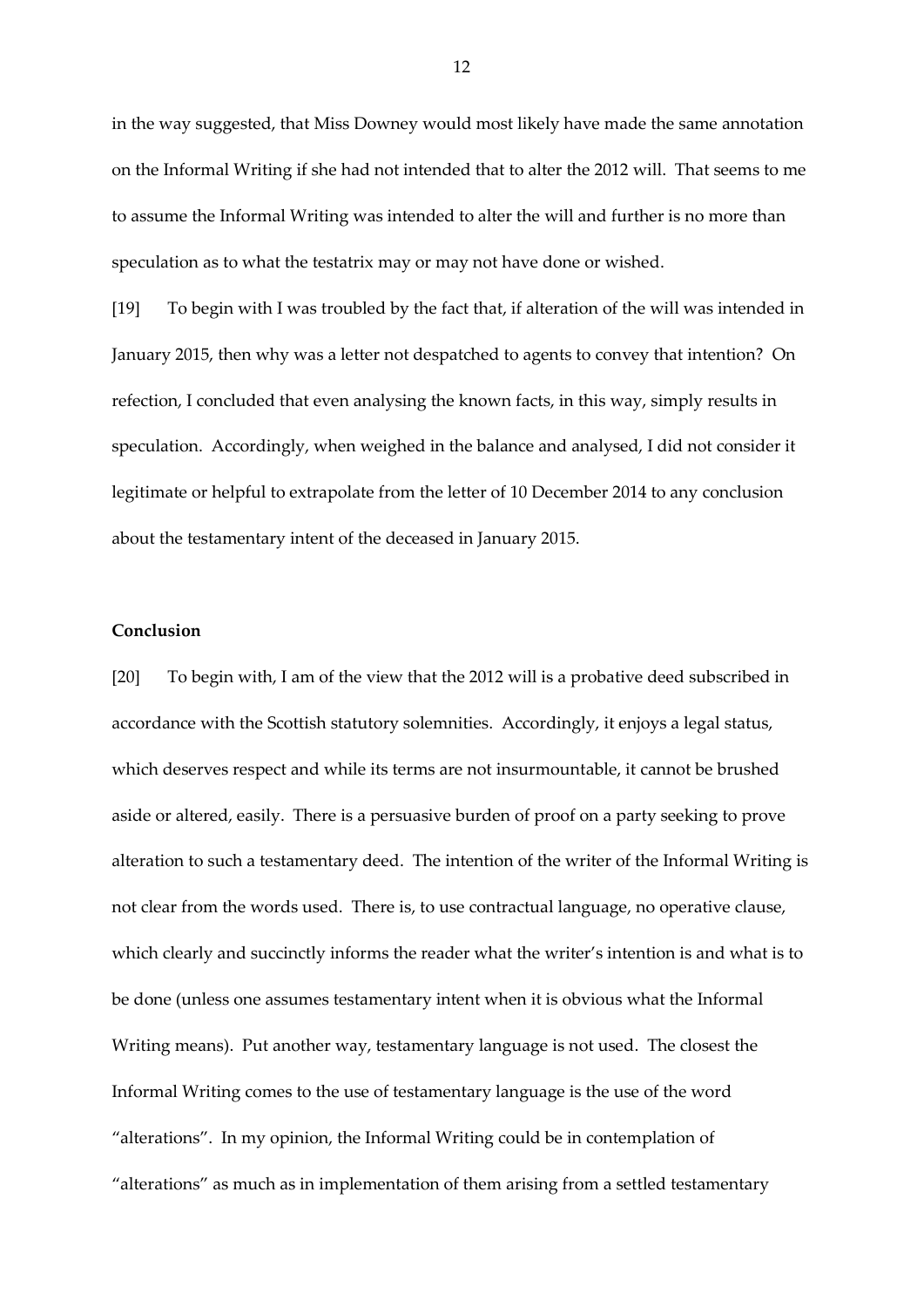intent. The absence of testamentary language, of course, is not fatal to an Informal Writing, provided the true intention can be discerned from the writing *Colvin* v *Hutchison* ((1885) 12 R. 947 per LP Inglis:

"I do not think it matters how inelegant, or how imperfect grammatically a testator's language may be, if it can fairly be construed to mean that he bequeaths certain sums of money to certain individuals, sufficiently designed in the writing itself."

There's the rub, to my mind. The evidence from what's written, where it's written and where it's found individually and collectively fail to persuade me on a balance of probabilities that the deceased intended to alter her 2012 will which is a clear and probative testamentary writing. I may add that private clients pay good money to lawyers for wills to ensure that their testamentary intentions are carried into effect and litigation proof. It would be a rum do, if having gone to all the trouble and expense of creating a will, it could easily be disturbed in the absence of the testatrix.

[21] The applicants also founded on *Maclaren's Trustees* v *Mitchell and Brattan* 1959 SC 183 where a document was retained by the deceased in her dressing table with her personal papers and not sent to her solicitor. It was argued by the applicants that the court held that fact was important in determining that the document in question was a testamentary writing. However, the facts in that case are materially different from the facts I am dealing with and can be distinguished on that basis, It is worth looking closely at what was left by the testatrix in this case. The judgment states the following:

"After the death of the testatrix there was found in the drawer of her dressing table at her house, Burrogate, Aberlady, a document holograph of the testatrix which was executed by her in the circumstances afterwards referred to and which was in the following terms:—"To Mr Rutherford, W.S.,

I want to add some additional clauses to my will.

1. The house in Cramond Rd. Barnton to Mrs Mitchell, Davidson's Mains (Forthview, Main Street) so that Mrs Brattan can live with her.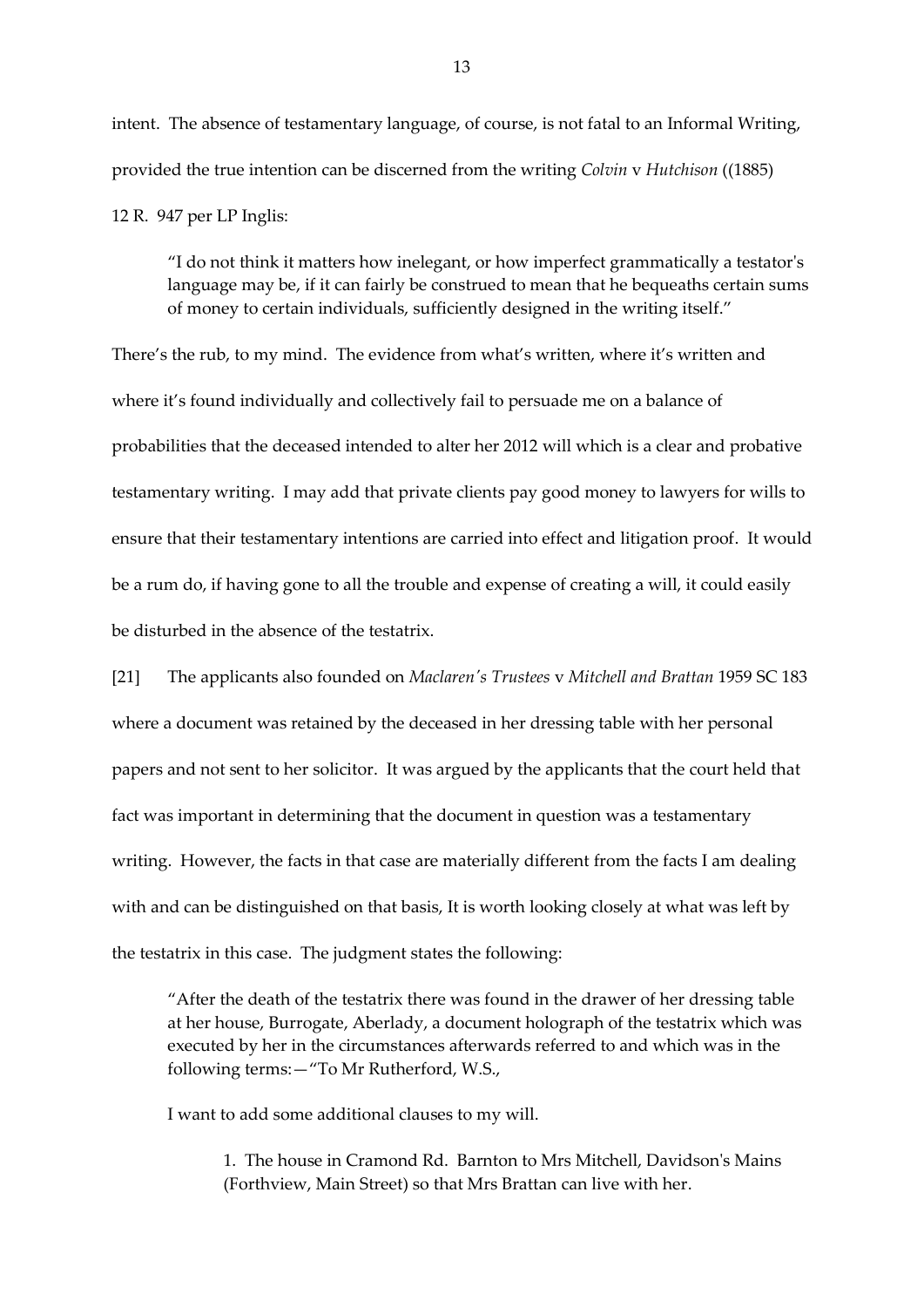2. My car to Miss B. Hemingway, 2 Ards Place, Aberlady.

3. My pearl necklace and ear-rings to my great niece Sally Ritchie, Johannesburg.

- 5. Diamond and sapphire brooch to Marguerite Roberts.
- 6. Gold half-hunter watch to great nephew Alisdair Ritchie, Johannesburg.
- 7. Gold wrist watch and all my clothes to Mrs Brattan.
- 8. Peridot and pearl brooch to Dr Marjorie Keith, Mortonhall Rd.
- 9. My sister Jessie to have any furniture she may require for her own house.

10. Mrs Brattan to have any furniture she may want after that. Mrs Brattan has promised to keep my cats Dinah and Dickon.

- 12. Remaining furniture to be sold.
- 13. Mink cape to Mrs Considine.

G. D. MacLaren.

Witness I.G. Thompson. Witness J.C.G. Mercer."

The document was in a sealed envelope and addressed to "A. Rutherford, Esq., W.S."

[22] As is obvious this letter is addressed to Mrs MacLaren's WS solicitor. It is signed by her and witnessed by two others (the legal requirement for a testamentary writing at that time). Critically, in my view, it uses testamentary language which explains clearly the writer's intention, namely "I want to add some additional clauses to my will". It is hardly surprising that the court found this document to have testamentary effect given the form it is written in taken together with its clear and unambiguous terms having being found in a drawer in a bedroom after the testatrix's death.